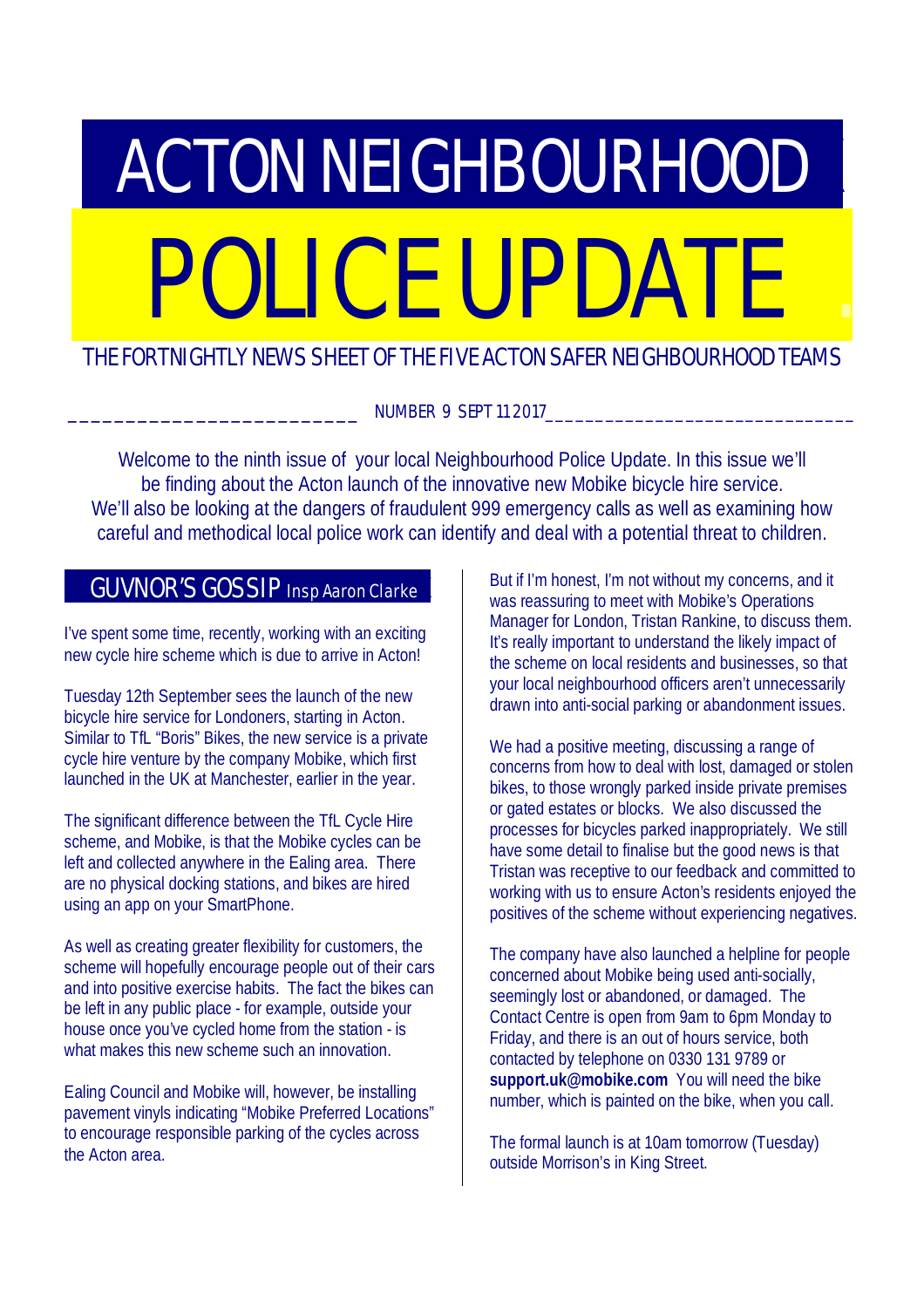## SOUTHFIELD WARD

#### **Telephone; 0208 721 2946 E Mail: southfield.snt@met.police.uk**

Officers kept up their contact with the public on Friday 25th of August at a Cuppa with a Copper session in the Plum Duff Café on Southfield Road and a Street Briefing on Bollo Lane. As usual there was a lively discussion with members of the public regarding local policing issues.

On the following weekend Ward officers worked off their ward in order to police the Notting Hill Carnival, which thankfully went off fairly peacefully this year.

Although this was publicised in the last issue of this



news sheet, its worth repeating that Southfield Ward officers will be attending the Annual General Meeting of the SNT Ward Panel on Thursday 14 Sept at 7.00pm.

Please come along if you would like to vote for your representatives and meet members of your local police team

On Wednesday August 30th officers conducted an unusual street briefing on the Vale. A small stretch of this road is in the ward and it's the only part of the ward that is heavily populated with shops and restaurants. It was very useful to meet and talk to all the shopkeepers and restaurant owners.

On Thursday August 31st ward officers received a strange call on their ward telephone. A concerned neighbour had noticed scaffolding being erected on his next door neighbours house. He knew his neighbours were away and contacted them by phone. They didn't know anything about it so the neighbour called the team. PC Aga Piatek went to the address and found

one extremely agitated company boss urging his men to take down the scaffolding as soon as possible.

His men had put it on the wrong house. They had all the right house numbers but they had put them in the wrong order…

When we first received the call we were initially a bit suspicious anyway. It would have been an extremely confident thief to have the gall to erect scaffolding to enable entry to a building….

#### **Forthcoming Events**

#### **Ward Panel Annual General Meeting**

Thursday 14 Sept , The Mission Hall Cunnington Street W4 7.00pm **Open to the Public**

#### **Cuppa with a Copper**

Fri Sept 15 11-12pm Sparrow Café Acton Lane Mon Sept 25 11-12pm Plum Duff Southfield Rd Sun Oct 1 4-5pm Laveli South Parade Fri Oct 13 11-12pm Melody South Parade Thurs Oct 24 12-1pm Sparrow Café Mon Oct 30 11-12pm Plum Duff Southfield Rd Sun Nov 5 4-5pm Laveli South Parade

#### **Street Briefings**

Mon Sept 11 5-6pm Montgomery Rd Fri Sept 29 6-7pm Church Path Thurs Oct 5 6-7pm Mansell Rd Mon Oct 16 6-7pm Woodstock Rd Mon Oct 23 6-7pm Alexandra Road

## **HANGER HILL WARD**

#### **Telephone: 0208 721 2947 E Mail: hangerhill.snt@met.police.uk**

In recent weeks, ward officers have held meetings with the management team at the Shell garage in W5. There have been a number of reports of motorists obtaining fuel without paying. The local Police team have been monitoring trends and offering advice. At the last meeting officers provided the petrol station with some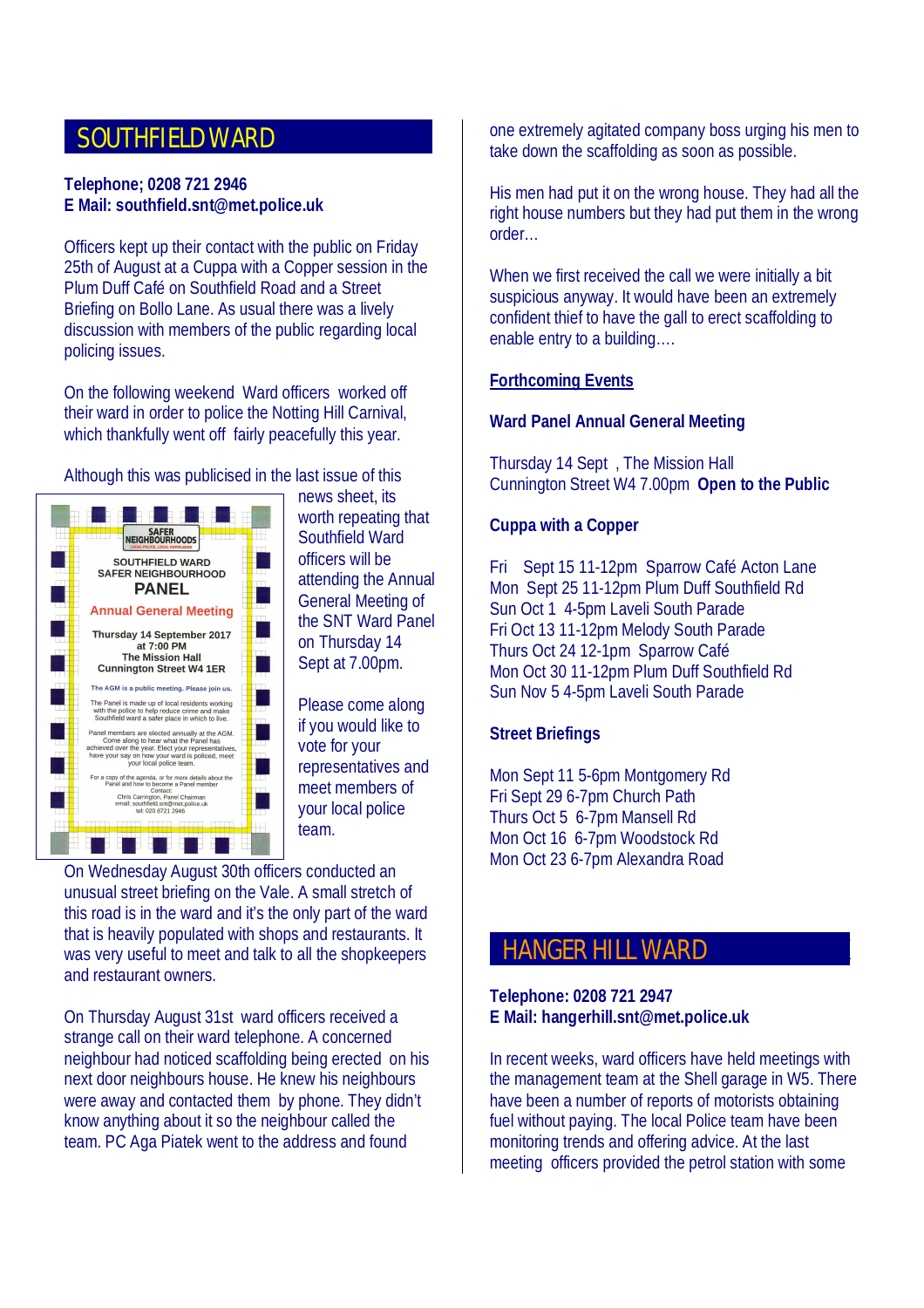

posters. The manager has now put these on the shop front by the main entrance, in the hope the visibility will make a difference and deter offenders.

On Friday 26th August 2017 ward officers spoke with a local business. owner in W5. The shop had keeper raised concerns about regular street drinkers and wanted to assist the local Police

team in reducing anti Social Behaviour.

Ward officers gave the shop keeper advice and guidance on how he could assist Police in making the area more desirable and less appealing for people wanting to cause ASB. One of the solutions was to monitor regular offenders and refuse to serve them. The shop owner was happy with this and will also be keeping a record of how many people he turned away and what times.

Ward officers will look into the records in coming weeks and check how many verbal warnings have issued at similar times in the location. The main aim is to prevent ASB which includes intimidating behaviour.

On Friday 25th August whilst ward officers were on plain clothes patrol, their attention was drawn to a man standing on the side of a busy road. After they had got out of their car it was clear that he was urinating and had a beer can in his hand. Officers identified themselves and stopped him. They checked to see if he was wanted on the Police system and subsequently gave him a Fixed penalty Notice; resulting in a £90 fine. As the male was also in possession of an open alcohol can, he was given a verbal warning as part of the Community Protection Notice.

On Thursday 31st August 2017, PCSO Ikram Syed attended Quill Street, W5 where a street briefing was held. One of the matters raised was the amount of persons standing outside Wickes touting for work. These males were being a nuisance to customers and causing the business concerns. PCSO Syed was please to update Wickes Management that ward officers addressed this particular area on Tuesday 29th August

2017 when eight males were seen to be looking for work. Ward officers were able to verify their identity and all eight males were issued with a verbal warning in relation to the CPN process.

 On Thursday 31st August 2017 and Friday 1st September 2017 ward officers combined with Acton Central and Southfield ward officers to provide reassurance at the Park Royal Leisure Centre, W3. The occasion was Ramadan Eid and a time of celebration when the Islamic Community finish there month long fast.

Officers liaised with security and staff members from the leisure centre to ensure there were no concerns. The festival has drawn large crowds in the past and it was positive to see locals from the community coming out and talking with officers and thanking police for their support during this busy period.

#### **Forthcoming Events**

**Contact Point - Ashbourne Parade, W5** 

Wednesday 13th September 2017; 7-8pm Thursday 14th September 2017; 7-8pm Saturday 16th September 2017; 2-3pm

Wednesday 20th September 2017; 7-8pm Thursday 21st September 2017; 7-8pm Saturday 23rd September 2017; 2-3pm

Wednesday 27th September 2017; 7-8pm Thursday 28th September 2017; 7-8pm Saturday 30th September 2017; 2-3pm

#### **Street Briefings**

Sat 16th Sept 2017 - Ashbourne Road, W5 - 12-1pm Tues19th Sept 2017 - Queens Drive, W3 -12-1pm Thurs 28th Sept r 2017 - Hanger Green, W5 - 5-6pm

#### **School Events**

Yearly school talks regarding personal safety are given to children between September - October.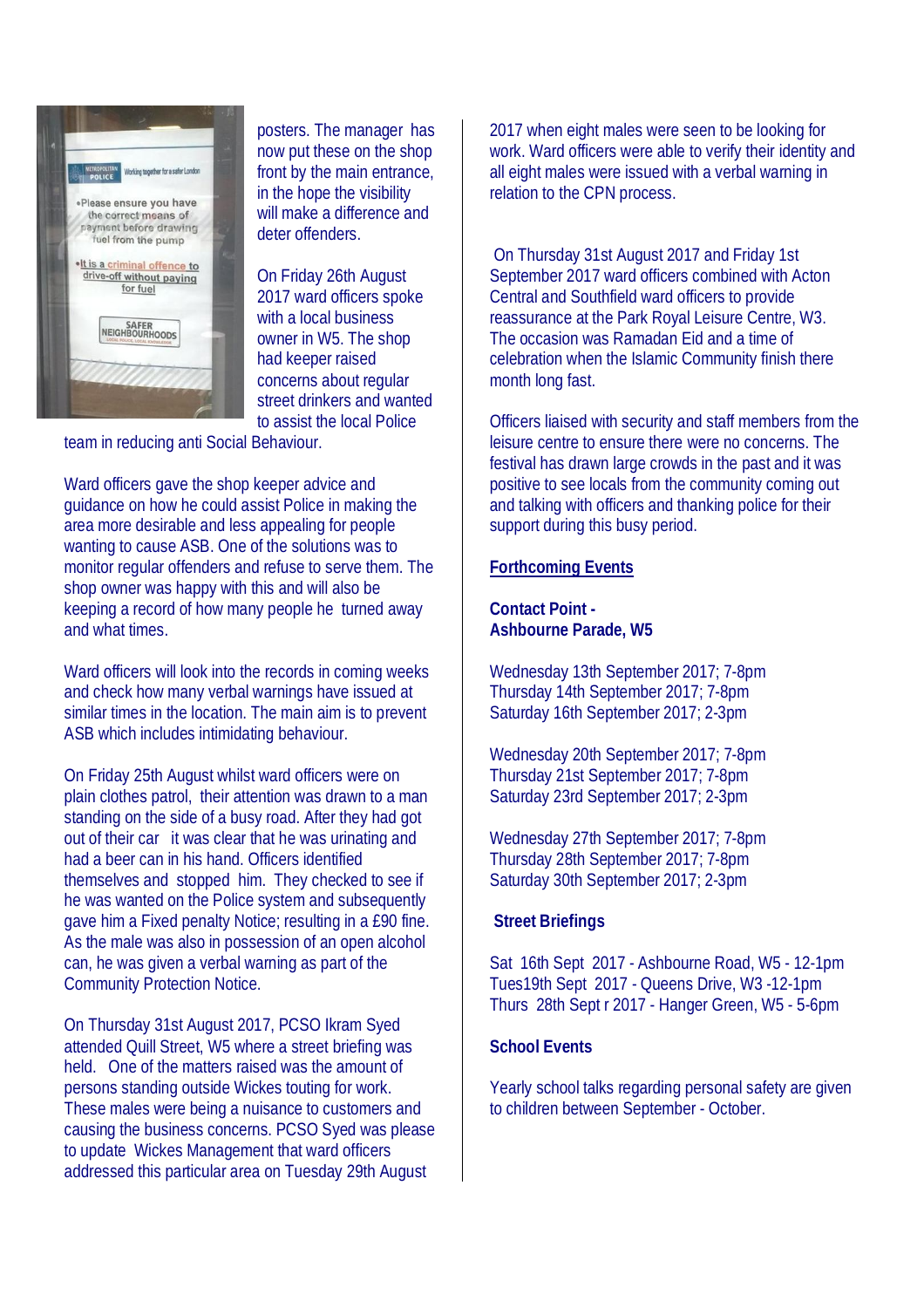# SOUTH ACTON WARD

#### **Telephone: 0208 649 3574 southacton.snt@met.police.uk**

During the month of August there have been 7 calls from a particular phone number to 999 from a number in the South Acton Ward. Each call has requested urgent police assistance as "someone has been stabbed" at their location.

Each time these calls were made significant police resources were deployed and wasted. Calls of this nature always warrant an "immediate" response from police, often with several police units attending on blue lights. This pulls available police resources away from other calls requiring police attention.

Officers from the South Acton Safer Neighbourhood Team has identified this series of linked hoax calls and identified a potential suspect responsible for them.

On 06/09/2017 the suspect was brought to Acton Police Station for questioning and his phone was seized as evidence. Officers are working in partnership with the youth offending team and local youth workers to engage with the young person in order to deter him from possible future offending. The investigation is on-going.

On a personal note, I am sure you will join Inspector Clarke, myself and the rest of the SNT officers in the Acton Cluster in wishing PC Dave Young the very best of luck as he moves to another position in Ealing Borough police.

Dave has been a mainstay of the South Acton Team for many years and is a very well known and respected Neighbourhood Officer throughout the Ward. He will be sorely missed, as will the copious supply of doughnuts and cookies he has supplied on a regular basis…

#### **Forthcoming Events**

#### **Cuppa with a Copper**

Cupper with a copper - Thursday 14/09/2017 - 1200 - Starbucks Ealing Common

Cupper with a copper - Tuesday 26/09/2017 - 1200 - Jungle Café

Cupper with a copper - Thursday 12/10/2017 - 1300 - **Starbucks** 

#### **Street Briefings**

Friday 22/09/2017 - 1100 - Hart Grove Court and Oakfield Court

Tuesday 03/10/17 - 1100 - Avenue Gardens

Thursday 19/10/2017 - 100 - Rosenburg Road

## **EAST ACTON WARD**

#### **E Mail: eastacton.snt@met.police.uk Telephone : 0208 721 2708**

On 16th August officers attended Acton Park to speak to visitors and listen to their concerns. The park itself has had reports of Anti Social Behaviour recently and the team have responded by doing more regular patrols and engaged with local residents of the park. If you see officers please come and have a chat. We won't bite your heads off!

On 18th August PC Christian PC Greenman came upon a man in Beech Avenue who is known for causing disorder in the area. Officers from East Acton spoke to the man and discovered that he was wanted as well as in breach of an anti social behaviour order. The male was consequently arrested by the officers and later charged.

On the previous day the same two officers had stopped and uninsured driver and seized his vehicle.

After helping to police Notting Hill Carnival the officers were keen to patrol East Acton and on the 29th found two youths in a secluded car park. Both were searched and found to be in possession of a knife, knuckle duster and cannabis and where therefore arrested.

Whilst on patrol officers have responded to reports of a disturbance at an address in East Acton. Officers from East Acton and South Acton wards attended. They found a man in the address that was wanted and also in possession of what is suspected to be Heroin, a dangerous class A drug.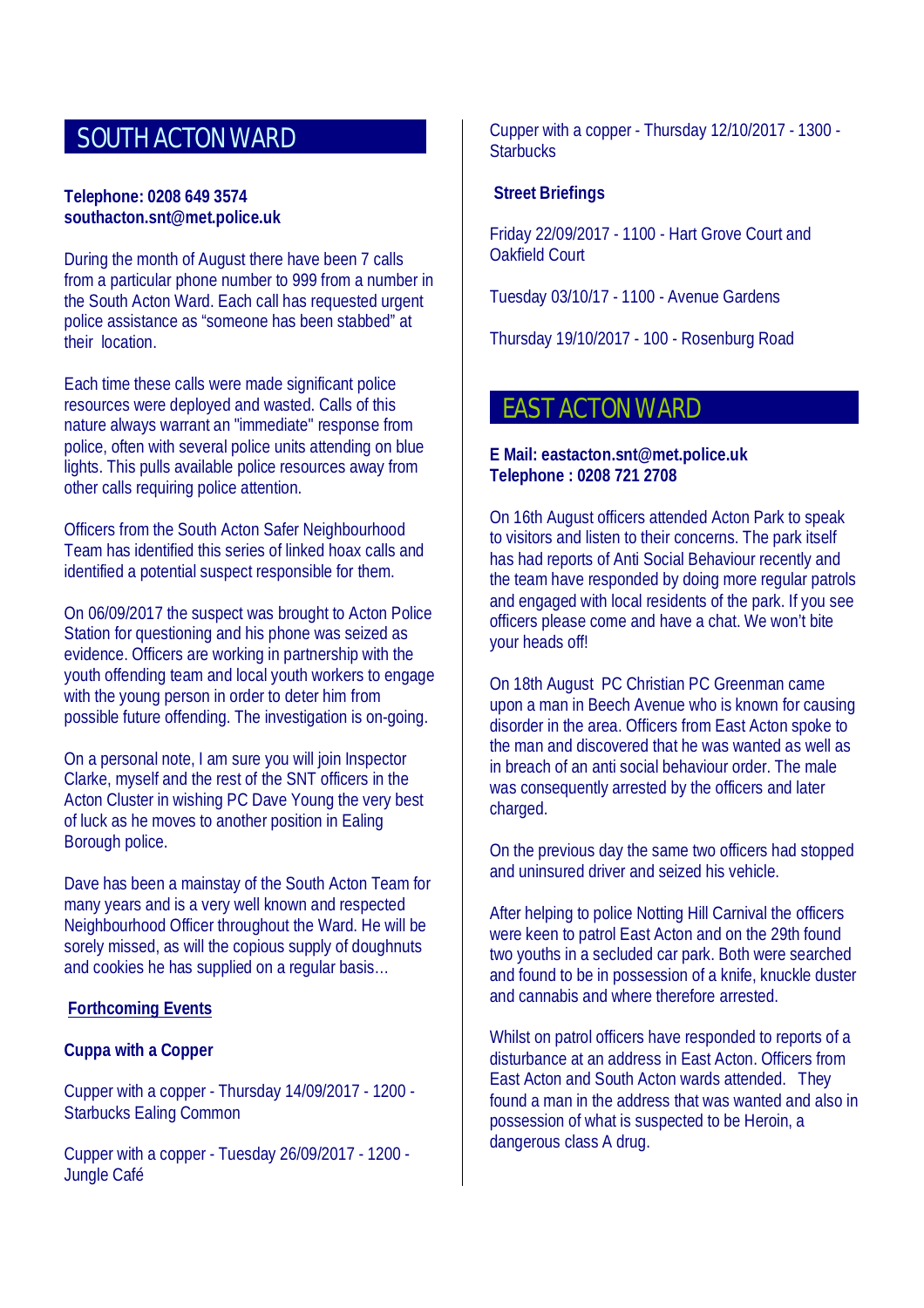East Acton officers also attended a residential cul-desac again with officers from the South Acton and Southfield Ward Teams ad found a large group of youths smoking cannabis. Officers gave a PND (Penalty Notice for Disorder) and Cannabis Warnings to several of the group and removed them from the area.

The Team have continued to battle Anti Social Behaviour in the Acton Park and Bromyard Avenue areas. This is mainly fuelled by alcohol and the behaviour from local street drinkers. Officers have given out numerous verbal warnings for behaviour this week, including two formal written warnings after confiscating alcohol. The team remain vigilant and will pursue Community Protection Notices against those who continue to offend and cause ASB for local residents.

The team also found a prolific street drinker who is regularly causing problems in the area and have arrested him for breaching his Anti Social Behaviour Order.

#### **Forthcoming Events**

Cuppa with a Copper Acton Park Café Tues 5th Sep 1230-1330

Street Briefings Beech Avenue W3 - 09/09/2017 1000-1100

**School Events**

Mon 4th Sep - **Costume Store** student stand

### **ACTON CENTRAL WARD**

#### **Telephone: 0208 721 2941 E-mail actoncentral.snt@met.police.uk**

Officers raised concerned over two young females who they believed were being groomed by a male who resides on Acton Central. Welfare checks conducted when seen out and about, officers liaised closely with theCSE ( Child Sexual Exploitation) Team eventually helping to secure the issue of a child abduction warning notice.

Great work by PC Dave Loveday, PC Chim Nweke and PCSO Sarah Kearney in helping to improve the safety

of two young females from Acton. The team raised concerns over the girls, who they believed at risk of child sexual exploitation. These concerns came about as a result of sightings of them with an older male. Officers did all they could at the time to check the welfare of the young women, however as if often the case in such circumstances, getting the young person to understand the risk that they face, was one of the hardest factors. The officers, who had recently received a training input around this subject, ensured that they fed the information back to the relevant investigation team. Their persistence and determination helped to secure a child abduction warning notice, which was issued to the male in question. The two girls and their mother are now safer and are receiving increased support. The situation will continue to be monitored by the team and the other relevant agencies to ensure that all possible steps are taken to prevent them from coming to harm.

As the summer draws to a close, all 3 days of it, Op Temperance continues. Patrols have continued in areas where drinkers and beggars have been known to congregate. Additional attention has been paid to the Churchfield Road area after the issue of begging was raised at the last ward panel meeting. On one such patrol a male who has previously been issued with a community protection notice had returned after the period of time during which he had previously been excluded had elapsed. A quick legislation check, and decision was taken not to issue another warning but issue a new CPN. It worked last time so hopefully it will have the same affect.

In August the team took to Twitter to promote the new Met Police web pages for Safer Neighbourhood Teams. In particular the 'voice your concern' feature. The purpose of the feature is to provide a quick way of raising issues with the local SNT. The response was fantastic with a total of 29 votes being logged giving the team an update to date insight on the issues facing local residents. If you have got access to the internet visit https://www.met.police.uk/ scroll down and enter your post code and it will take you to you local safer neighbourhood team web page.

After several weeks of technical wrangling the team has finally managed to work out how to operate a Facebook account. We already have one of the most followed neighbourhood twitter accounts in the MPS, and we will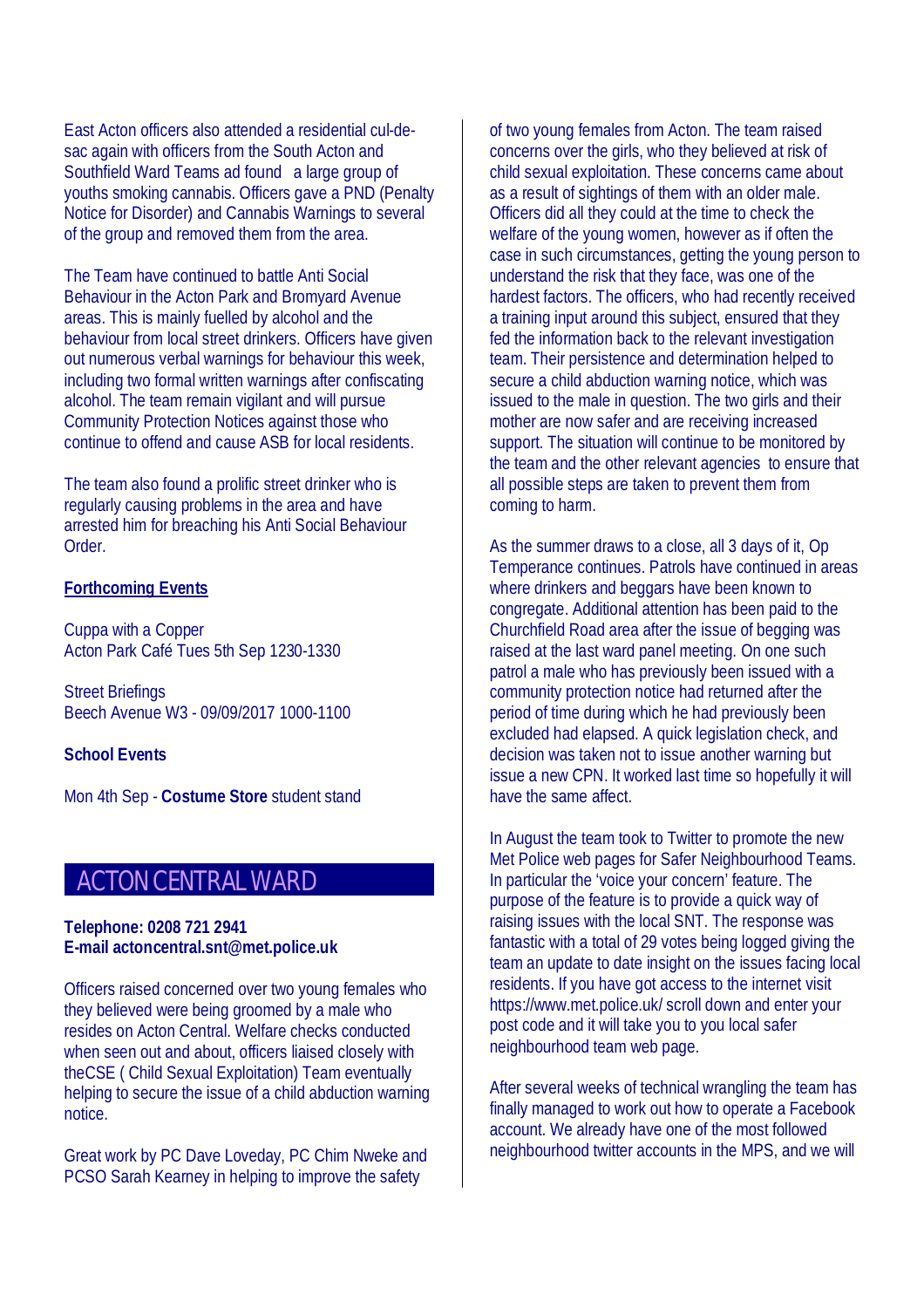be looking to replicate this on facebook. If you don't follow on twitter, you can find us on the handle @MPSActonCentral and search Acton Central on facebook. These are the best ways to keep up with the activities of the team and to raise any issues with us.

On August 30th officers attended Acacia Road to speak with residents about any issues that they may have. A number of residents came and spoke with the officers. As part of this officers offered residents Smartwater and property marking kits.

Moped theft is very much a big issue in the MPS at present, and so the team are keen to contribute what they can to solving the issue. The way that we are doing this is be conducting enhanced cocooning, which involves visiting residents who live adjacent to a recent theft, providing crime prevention advice and conducting a sweep for any vehicle, moped or otherwise that have been left vulnerable to thieves.

In conjunction with this Smartwater and property marking kits were offered. A crucial contribution that you can make regarding this issue is ensuring you make it as difficult as possible for criminals to steal you vehicle

#### **Advice as to how you can**

**"Secure your Scooter"** can be found on the Met wed site or via our Twitter and Facebook pages.

#### **Forthcoming Events**

#### **Street Briefings (Meet the Team)**

Cromwell Close 10/09/2017 11.30am

Acton Main Line Station 15/09/2017 6-6.30pm

West Acton Station 22/09/2017 6-6.30pm

#### **Cuppa with a Copper**

Costa, Acton High Street 16/09/2017 1pm

## DOORSTEP SAFETY GUIDE

Most people who call at your home will be genuine. However, occasionally people may turn up unannounced with the intention of trying to trick their way into your home. Known as distraction burglars, doorstep thieves or bogus callers, these dishonest people try to get into homes by distraction to steal money or valuables. They may also have an accomplice who will seek to gain entry to your home from the back while the other keeps yo occupied at the front door.

For this reason you should always be alert and cautious when someone you do not know calls at your door.

- # Do not open your door to unexpected callers.
- # Check through a spy hole or window to see who it is.
- # Speak to them through the door, an intercom or a window
- # Install an outside light.
- # Never be pressured into opening the door…if in doubt keep them out.
- # If you decide to open the door, put the door chain or bar on first and keep it on while you talk to the person on the doorstep. If you have not already got a door bar or chain fitted, consider getting one.
- # Do not accept packages for neighbours unless they have asked you to.
- # Do not let strangers in on behalf of your neighbours. # Do not keep large amounts of money in your home..
- # If someone you do not know asks you to help them outside the house, only go if you have someone else with you.

#### **ESTABLISHING THE IDENTITY OF CALLERS**

If someone who looks official calls at your door, always ask to see their identity card. All genuine callers will carry one and you should not invite them in or converse with them if they cannot produce one.